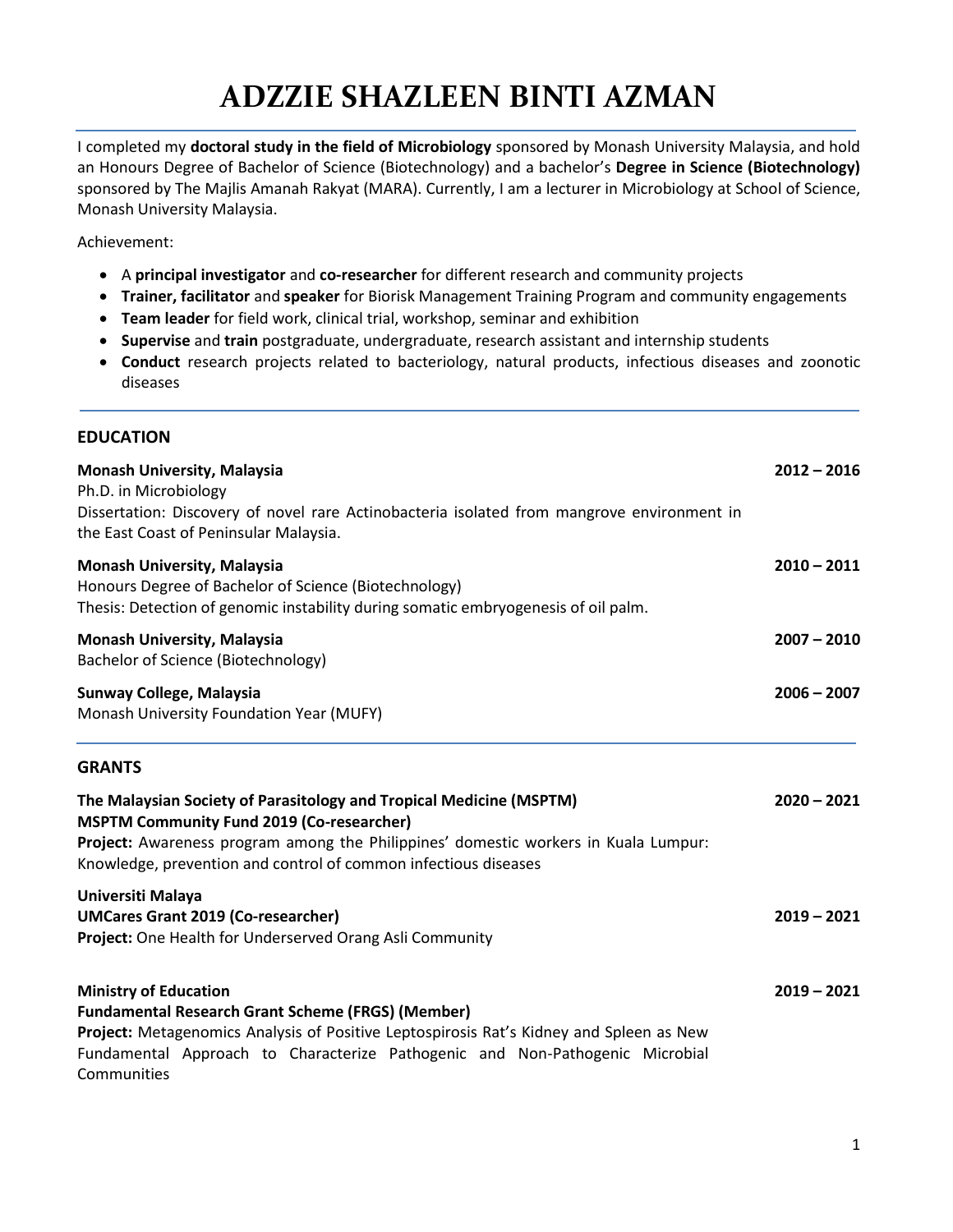| <b>Yayasan Pahang</b><br><b>Research Grant (Principal Investigator)</b><br>Project: Soil microorganism from forest ecosystem and their potential anti-infective<br>activities<br>Universiti Malaya<br><b>Research University Grant (Principal Investigator)</b><br>Project: Impact of land use change on soil bacterial community in Pahang | $2018 - 2020$<br>$2017 - 2018$   |
|---------------------------------------------------------------------------------------------------------------------------------------------------------------------------------------------------------------------------------------------------------------------------------------------------------------------------------------------|----------------------------------|
|                                                                                                                                                                                                                                                                                                                                             |                                  |
| <b>Monash University Malaysia</b><br>Jeffrey Cheah School of Medicine and Health Sciences Graduate Research Merit<br>Scholarship                                                                                                                                                                                                            | $2012 - 2016$                    |
| The Majlis Amanah Rakyat (MARA)<br><b>Excellent Award Scholarship</b>                                                                                                                                                                                                                                                                       | $2007 - 2010$                    |
| The Majlis Amanah Rakyat (MARA)<br><b>Excellent Award Scholarship</b>                                                                                                                                                                                                                                                                       | $2006 - 2007$                    |
| Yayasan Sarawak<br>Excellence award for Sijil Pelajaran Malaysia (SPM) 2004                                                                                                                                                                                                                                                                 | 2005                             |
| Yayasan Sarawak<br>Excellent Award for Penilaian Menengah Rendah (PMR) 2002                                                                                                                                                                                                                                                                 | 2003                             |
| <b>EXPERIENCE</b>                                                                                                                                                                                                                                                                                                                           |                                  |
| <b>School of Science, Monash University Malaysia</b><br>Lecture in Microbiology<br>Teaching Permit: PM/IPTS/2020/06/1665                                                                                                                                                                                                                    | August 2020<br>- Present         |
| <b>School of Science, Monash University Malaysia</b><br><b>Teaching Associate</b><br>Subject: Blueprints for Life, Fundamental of Microbiology<br>Teaching Permit: PM/IPTS/2020/06/1665                                                                                                                                                     | <b>March 2020</b><br>- June 2020 |
| Tropical Infectious Diseases Research & Education Centre, Universiti Malaya<br>Postdoctoral Research Fellow                                                                                                                                                                                                                                 | $2017 - 2020$                    |
| <b>School of Science, Monash University Malaysia</b><br>Laboratory Demonstrator and Tutor<br>Subjects: Medical Cell Biology, Foundation of Genetics, Fundamental of Biotechnology,<br>Molecular Biology and Biotechnology, Genomics and Its Application<br>Teaching Permit: PM/US/2014/03/0710                                              | $2015 - 2016$                    |
| <b>School of Pharmacy, Monash University Malaysia</b><br>Laboratory Demonstrator<br>Subject: Microbiology and Immunology<br>Teaching Permit: PM/US/2014/03/0710                                                                                                                                                                             | $2013 - 2015$                    |
| Jeffrey Cheah School of Medicine and Health Sciences, Monash University Malaysia<br>Senior Technical Officer                                                                                                                                                                                                                                | $2011 - 2012$                    |